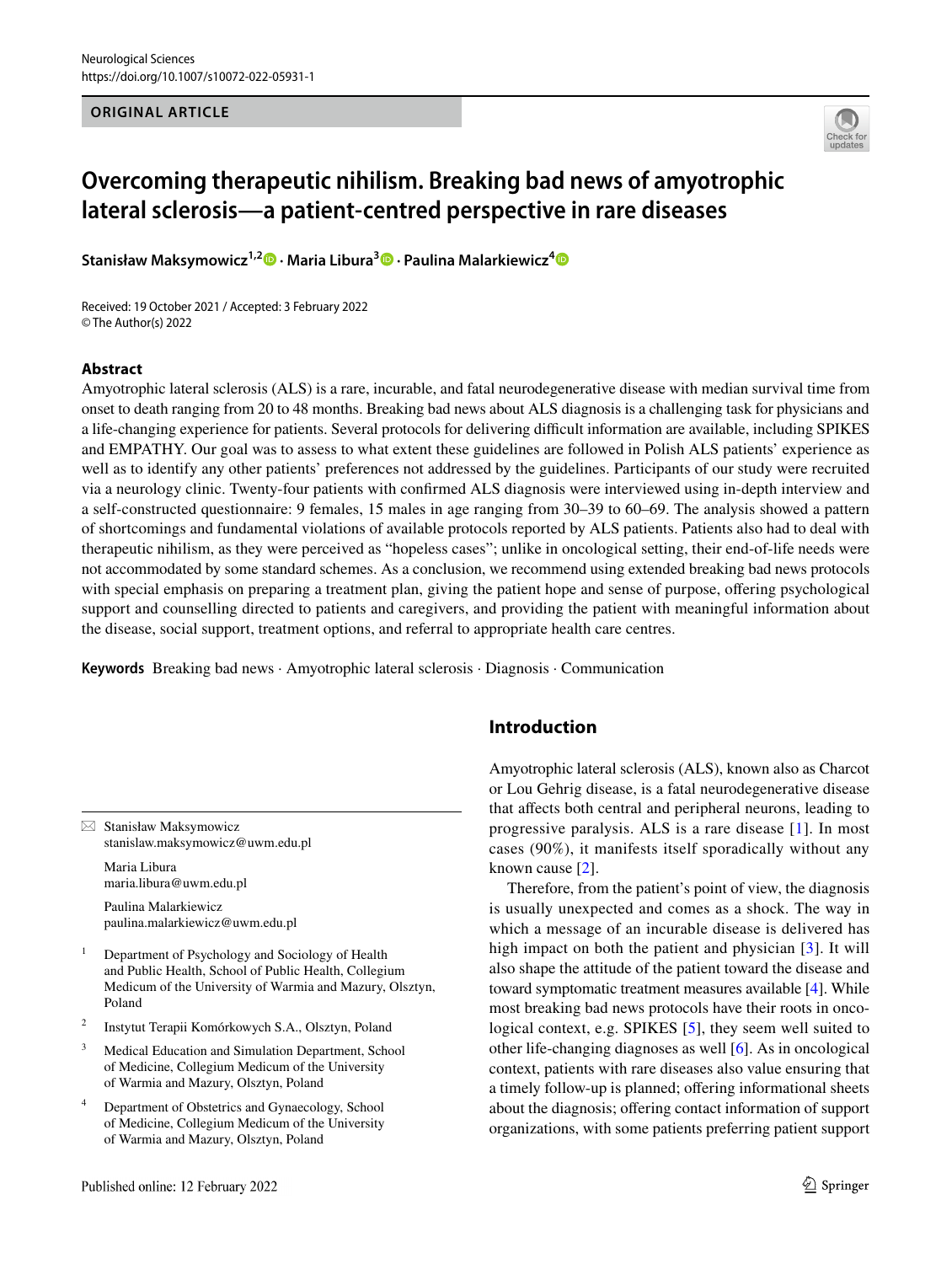groups while others preferring counsellors; and conveying a sense of determination to aid the patient through the diagnosis [ibid.].

The purpose of the present study was to examine the way in which patients in Poland receive the information about the diagnosis of ALS to propose patient-centred recommendations that consider patients' perspective. Our goals were twofold: frst to assess the extent to which diagnosis deliver practice conforms to established protocols, second to identify any possible gaps in patients' needs and suggest supplementary recommendations for rare diseases.

## **Materials and methods**

The study, approved by The Scientifc Research Ethics Committee of the University of Warmia and Mazury in Olsztyn (decision no. 5/2018), was conducted using the PAPI (Paper and Pen Personal Interview) method between February and June 2018. The subjects were private clinic patients (Instytut Terapii Komórkowych – Cell Therapies Institute in Olsztyn, Poland) with diagnosed ALS. The ability to communicate even if with the support of a caregiver—and good mental health constituted inclusion criteria. Thirty patients were qualifed for the study, but ultimately, information was collected from 26 subjects. Two surveys were rejected due to the incompleteness. Twenty-four fully completed interviews were subjected to fnal analysis, which is a considerable result, given the fact that ALS is a rare disease (Table [1](#page-1-0)). The interview questionnaire consisted of 30 closed questions (including demographic questions, questions about the diagnostic path, and opinions on the diagnosis), as well as 5 open questions (related to the patient's experience in each area). The questionnaire translated from Polish original is included in Supplement 1.

As a result, a demographically non-homogeneous sample was obtained. In terms of age, the group was divided into 3 cohorts: 40–49 (33.3%), 50–59 (37.5%), and 60–69 years (25%). In addition, there was one patient under 40 years of age in the sample—exceptionally young for this disease. The distribution of the "gender" variable was 9 (females) to 15 (males), which corresponds to the distribution occurring in

<span id="page-1-0"></span>**Table 1** Demographic data (*N*=24)

| Age       | Gender<br>Female | Male | Sum       |
|-----------|------------------|------|-----------|
|           |                  |      |           |
| $40 - 49$ | 3                | 5    | 8 (33.3%) |
| $50 - 59$ | 3                | 6    | 9(37.5%)  |
| $60 - 69$ | 3                | 3    | 6(25%)    |
| Sum       | 9                | 15   | 24 (100%) |

ALS disease, characterized by the predominance of men, with 2:1 male to female gender ratio [[1\]](#page-7-0). The distribution of the variable "place of residence" in the sample was also relatively large, with a small advantage of the big city (over 250 thousand).

## **Results**

The process of communicating the diagnosis to patients with ALS is both a challenge for the physician and an extremely difficult experience for the patient  $[7, 8]$  $[7, 8]$  $[7, 8]$ . In our study, we focused on the experience of the latter. Based on the interviews, we were able to identify some fundamental problems and challenges related to this process.

### **Diagnosis setting**

First, a common issue reported by the respondents was lack of someone close to the patient during diagnosis delivery. Majority of patients stressed that during the delivery of the diagnosis, the patient should be accompanied by someone close (20, 83.3%, Fig. [1\)](#page-2-0). But only a quarter (6, 25%) have been offered to have a family member/caregiver present at the time of diagnosis delivery (Fig. [2](#page-2-1)).

Second, patients were concerned with the setting of diagnosis delivery. Most often it was disclosed in the doctor's office, but often also in a hospital room with other patients present (in 7 cases, 29%) or even in the corridor, random utility room, or at the door of physician's office. One patient found out about his disease by telephone, while receiving his EMG (electromyography) results. The setting where diagnosis delivery takes place is not trivial and afects the patients' perception and well-being heavily.

Here is how the situation was described by one person who was informed about the diagnosis in a random hospital room without any proper preparation: "You are dying, there is no cure, there is no point in doing anything else—doctor said. I was crying in the corner; a stranger was consoling me. The description of illness was given in a cold, brutal way". Another person mentioned that he was given the diagnosis at the admission room in a hospital. His wife was asked to leave. All he heard was that there is nothing more to be done. And the patient is going to "die by sufocation". The patient was then left alone in the room and in a few minutes asked to leave it, because the room was needed for next person.

#### **Lack of empathy**

Listening to and understanding the patient's emotions, crucial skill in conveying difficult information, was usually not exhibited by the doctor at all. This is another problem identifed in our study. This is what one patient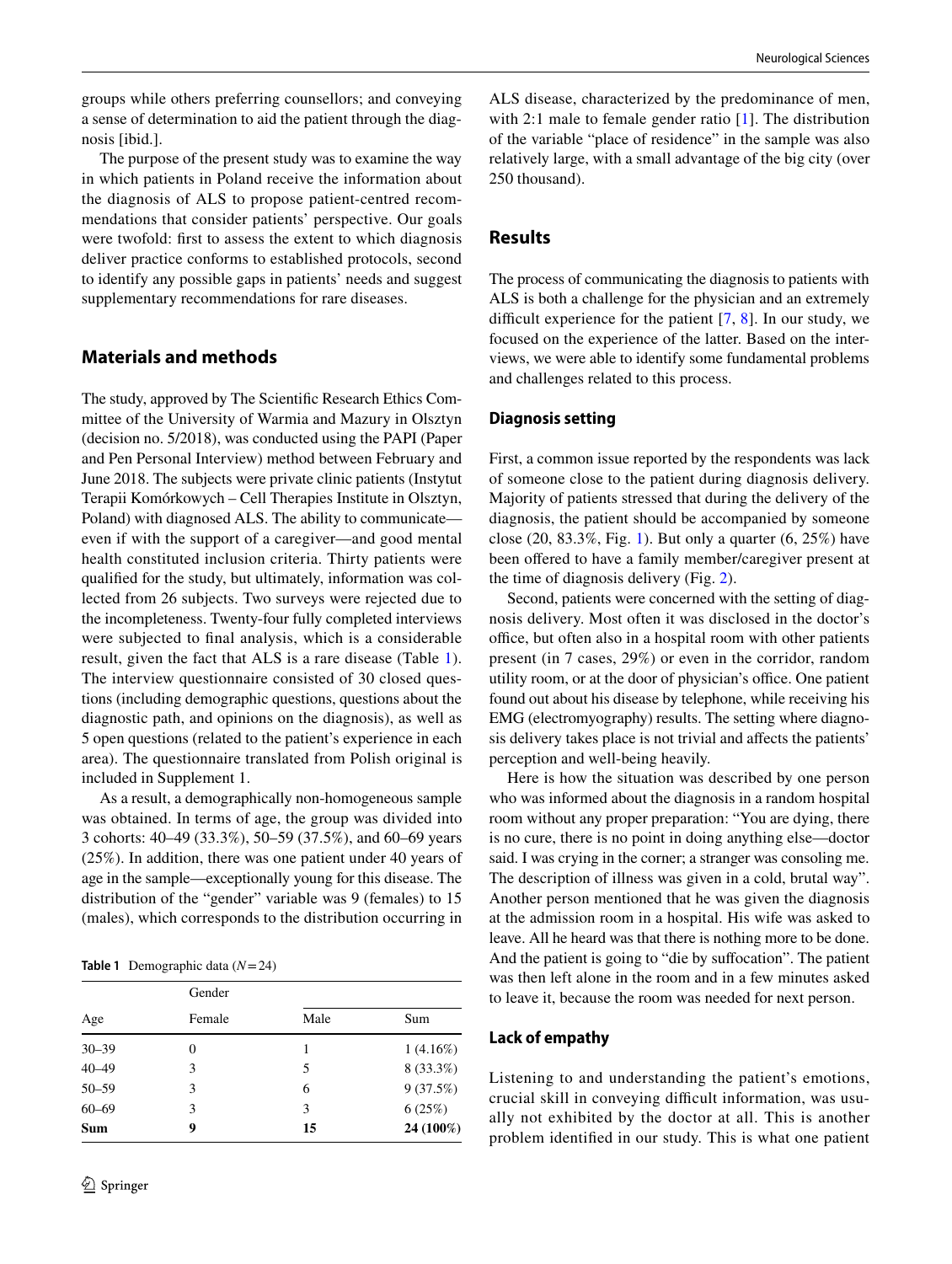<span id="page-2-0"></span>**Fig. 1** Patients' preferences concerning having someone close during diagnosis delivery  $(N=24)$ 

Do you think that during the delivery of the diagnosis, the patient should be accompanied by someone close?



<span id="page-2-1"></span>

## Have you been offered to have a family member / guardian present at the time of diagnosis delivery?



recalls: "I cried, it was a moment, but I couldn't recover. The doctor did not describe the course of the disease, but waited for us to make the diagnosis ourselves: 'The conductivity showed… you can guess what it is …' I cried and left, unable to talk. Later there was no chance for a conversation".

Only in rare cases did the doctor try to convey the diagnosis in the most gentle and hopeful manner. One patient recalls this moment: "You have a lot of time, maybe medicine will come up with something by then". Another patient describes the situation with a young doctor (resident), who was very afraid of giving the diagnosis. She prepared a printed sheet to give to the sick person with information about disease duration: life from 2 to 3 years, sometimes longer to 10. "There is no medicine, you must enjoy life now, grab it with your handfuls"—the patient heard from the doctor.

Patients asked if doctor said something that was particularly useful, compassionate, or encouraging during the delivery of the diagnosis, mostly denied it (18, 75%). Only in one case, such a harsh treatment of the diagnosis turned out to be useful for the caregiver of the patient: "It was an excitement to have to do something about it now, it was an impulse, a feeling to act".

In 6 cases, patients indicated specifc elements of the conversation that were emotionally or informatively helpful for them. These included the following:

• a sincere conversation related to religion (the patient was a priest),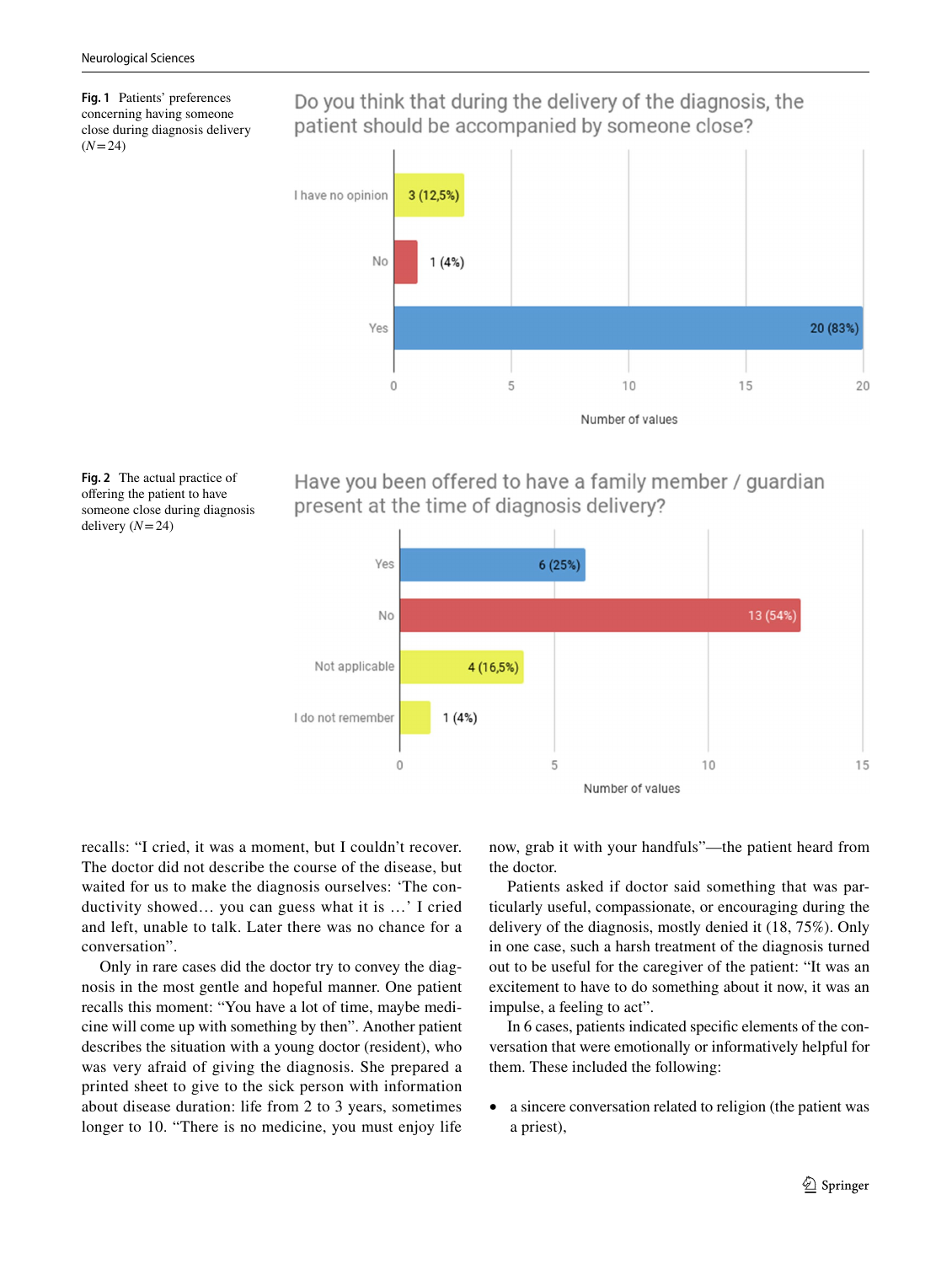- a doctor who "wanted the diagnosis to be different" and conducted all tests that the family wanted additionally (also, the psychologist was invited to consult the patient right after the interview),
- the head of the hospital ward who looked for different variants and tried to be gentle when he gave the diagnosis, compassion, and long and gentle conversation.

On the other hand, patients were asked if the doctor said anything unnecessary, improper, or soulless during the delivery of the diagnosis, also mostly denied (17, 70%). Among 7 patients (29%) who have experienced such behaviour, there were statements pointing to several problems:

- (1) Therapeutic nihilism:
- (2) "A warning that she (wife the patient ed.) will have to go to a hospice".
- (3) "We feel sorry for the family, a lot of sufering ahead of you".
- (4) "The doctor suggested psychotropic drugs for me and my family (after the diagnosis)—so that they would positively accept the diagnosis".
- (5) " [Clinic name] (where diagnosis was made—ed.) deprived me of opportunities and hope, it was quickly said what and how and goodbye. It was also there that the word ALS was mentioned for the frst time. And the statement: 2–5 years, death by suffocation".
- (6) Lack of control over body language:
- (7) "The doctor—the head of the clinic—the day after the EMG has been performed, comes with results and says with a smile on her lips that it is ALS. Nothing more. I remember that smile when she said, it was ALS".
- (8) Taking advantage of the situation:
- (9) "The doctor said, that on a private visit, he will tell me how to live with it (so we didn't go). He did not want to talk in the hospital—so the conversation in the corridor took place (about diagnosis)".
- (10) No reference to patient's emotions and prior knowledge:
- (11) "The doctor (…) wanted to discharge me as soon as possible. (…) The conversation about the disease was during examination. The doctor only said that I had read about this disease before. I had a lot of notes and questions—I got the answer, but the doctor fdgeted, didn't take it well, reacted negatively to the next questions. This is a shortcut approach and relying on the knowledge I have acquired on my own".
- (12) "Very casually [the doctor conveyed the information] in 2–3 sentences and sent him home, even the assistant came and asked if she could help drive him (patient – ed.) home. But there was no conversation".

## **Information gap**

Another often recurring theme was lack of information about the disease, its progress, and further action plan. For 75% (18) of patients, the diagnosis was explained in an understandable way. However, most patients did not receive any additional materials about the disease and treatment from their doctor (75%, 18). Three patients (12.5%) received a contact to a doctor dealing with ALS (including experimental treatment) and another 3 (12.5%)—some printed materials about the disease. Only 3 patients found specifc materials as particularly useful: contact to a doctor (2 patients) and printed materials about the disease (1 patient). One patient received an Internet address of an ALS association. When asked what information they received, 29% (7) of respondents said that they didn't receive any. List of information types provided during the diagnosis is shown in the Fig. [3.](#page-4-0)

Further, the assessment of the usefulness of the information obtained was not high. When asked if, in retrospect, patients missed some information that would have been helpful, most responded positively (58.3%, 14). Several basic problems can be identifed from the statements of patients:

- (1) Self-diagnosis: some patients knew a lot about the disease from the Internet, they later had their self-diagnosis confrmed in the hospital—in those cases consultation at the time of diagnosis delivery often lacked added value.
- (2) Too general information about the disease: patients had to do a lot of research on their own related to practicalities of disease management as well as disease progression and symptoms.
- (3) Lack of information about care and support options: patients did not know where to turn for help and what to do next; many complained about the flow of information in health care system regarding ALS.
- (4) Lack of information about possible options at an early stage, such as clinical trials or for example experimental treatment.
- (5) Lack of plan: patients complained about not knowing what to do next with the disease, how to follow-up with rehabilitation, how to live with the disease, how to fnd specialised centres, receive consultation when needed, obtain home ventilation, and what kind of diet to follow. Such information comes mainly from other patients.

One patient said that he didn't even want to hear this information. He decided that if medicine has no cure for this disease, patients should not be informed about it. Thanks to this, they could safely die without waiting for the next stages of the disease (paraphrase based on the words of the patient).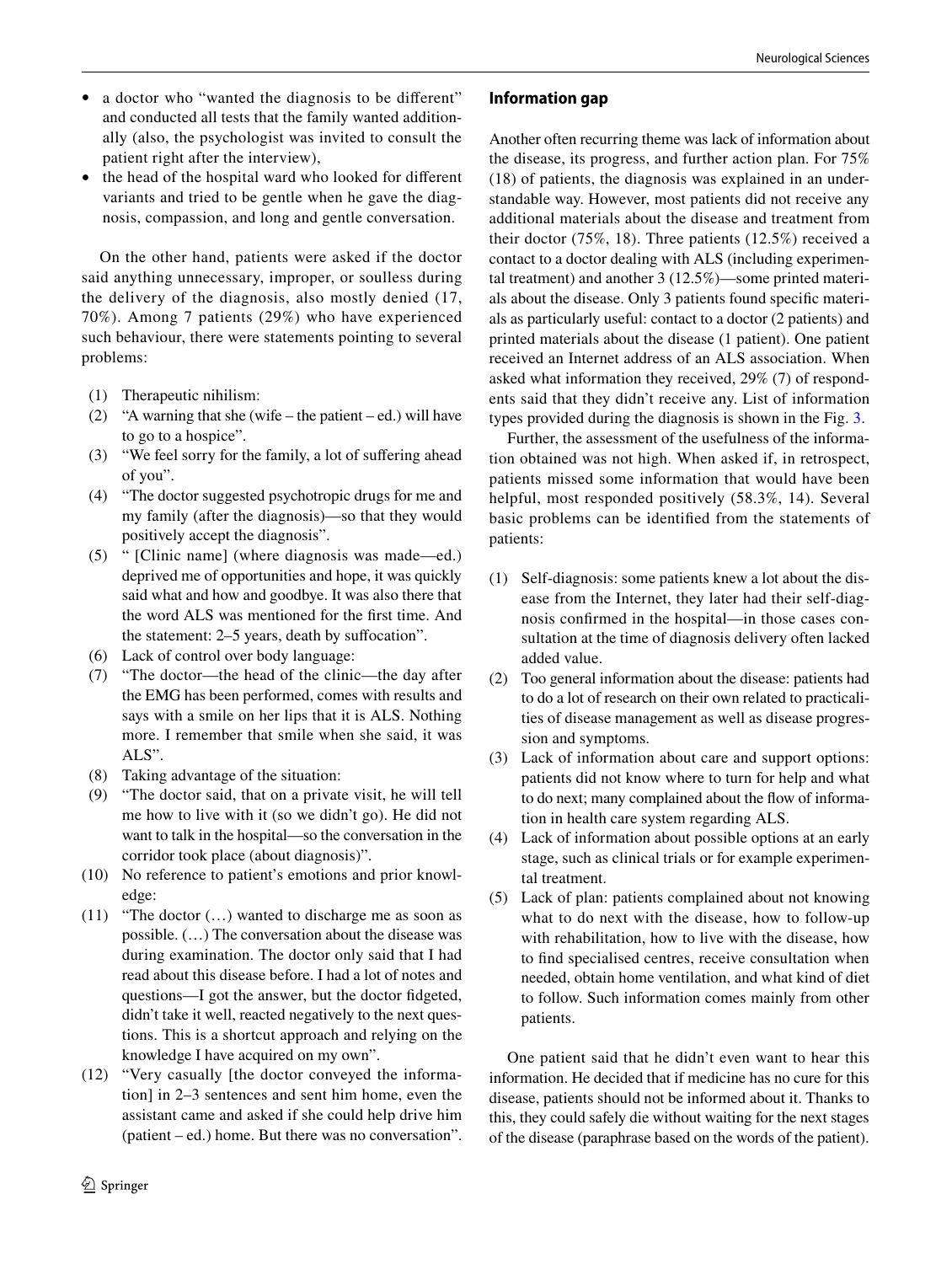

What information did you receive during the delivery of the diagnosis? (N=24)

<span id="page-4-0"></span>**Fig.** 3 Information received at the time of diagnosis  $(N=24)$ 

This is an exceptional situation, but it coincides with the indications of the SPIKES protocol [\[5](#page-7-4)], which emphasizes that one should not force information that the patient does not want to hear or for which he is not ready.

Here, we touch on another important issue: when the diagnosis should be communicated to patients. Most of the patients stressed that they would like to know their diagnosis whenever there is a suspicion of disease (45.8%, 11), another 25% (6) found that they would rather know after getting a complete diagnosis. However, getting to know the disease as quickly as possible was important for most patients.

#### **Disease prognosis**

As for the delivery of disease prognosis, an analysis of patients' responses revealed again a wide range of mixed experiences. Some patients received a comprehensive description of what may await them, as well as what the course of the disease may look like. As expected, the time allocated to discuss and ask questions regarding diferent therapeutic options was greatly appreciated by the patients. In concord with answers to the question on information scope, patients expected guidance in terms of next steps to be taken following the diagnosis. These, however, were in many cases limited to a referral to a hospital or a hospital outpatient clinic. In retrospect, patients were critical of the narrow scope of the advice they were given; as one patient put it: "the doctor neither referred us to a speech therapist, nor advised about the need for physiotherapy or other issues, he did not help us organise care—we had to figure everything out on our own". In the words of another one, "I would not attach so much importance to the diagnosis, as to further management".

A recurring theme brought up by patients dissatisfed with information on prognosis was the doctor's focus on the neurobiological aspects of the disease rather than on the practicalities of living with the disease. Some doctors "skipped" the period of living with the disease by briefy indicating its expected length and focused on the manner of death: "in the worst-case scenario you have 3 to 6 months" or "you have 2–5 years before death by sufocation". Others preferred more general statements over such precision, yet to a similar efect: "the course is rather short" and "the perspective is rather bleak". In one patient's memory, the clinical encounter boiled down to the following message: "You will die by sufocation".

Some patients shared vivid memories of the doctor's fears surrounding the diagnosis delivery. "It was tragic", commented a patient who felt the doctor was afraid to break the difficult news. Others observed that the doctor was sorry and seemed to feel awkward. In some cases, the patients felt the doctors avoided them physically, not to be confronted with the task of a difficult encounter. Others sent the patient away, saying they knew nothing about the disease. A commonplace that "what could be done has already been done" was often quoted by the patients yet another avoidance strategy. When the diagnosis was delivered by young doctors, the patients reported the uneasiness of the physician, at the same time appreciating the efforts and pre-preparation to the meeting.

Variability of clinical course of ALS was presented by some physicians as the source of hope for the patients. A few doctors used it to leverage the information on the incurable character of ALS and infuse some hope into the diagnosis. In other instances, though, it seems to have been employed as a way of avoiding discussion of the disease course. In one case, for example, the patient and his family admitted they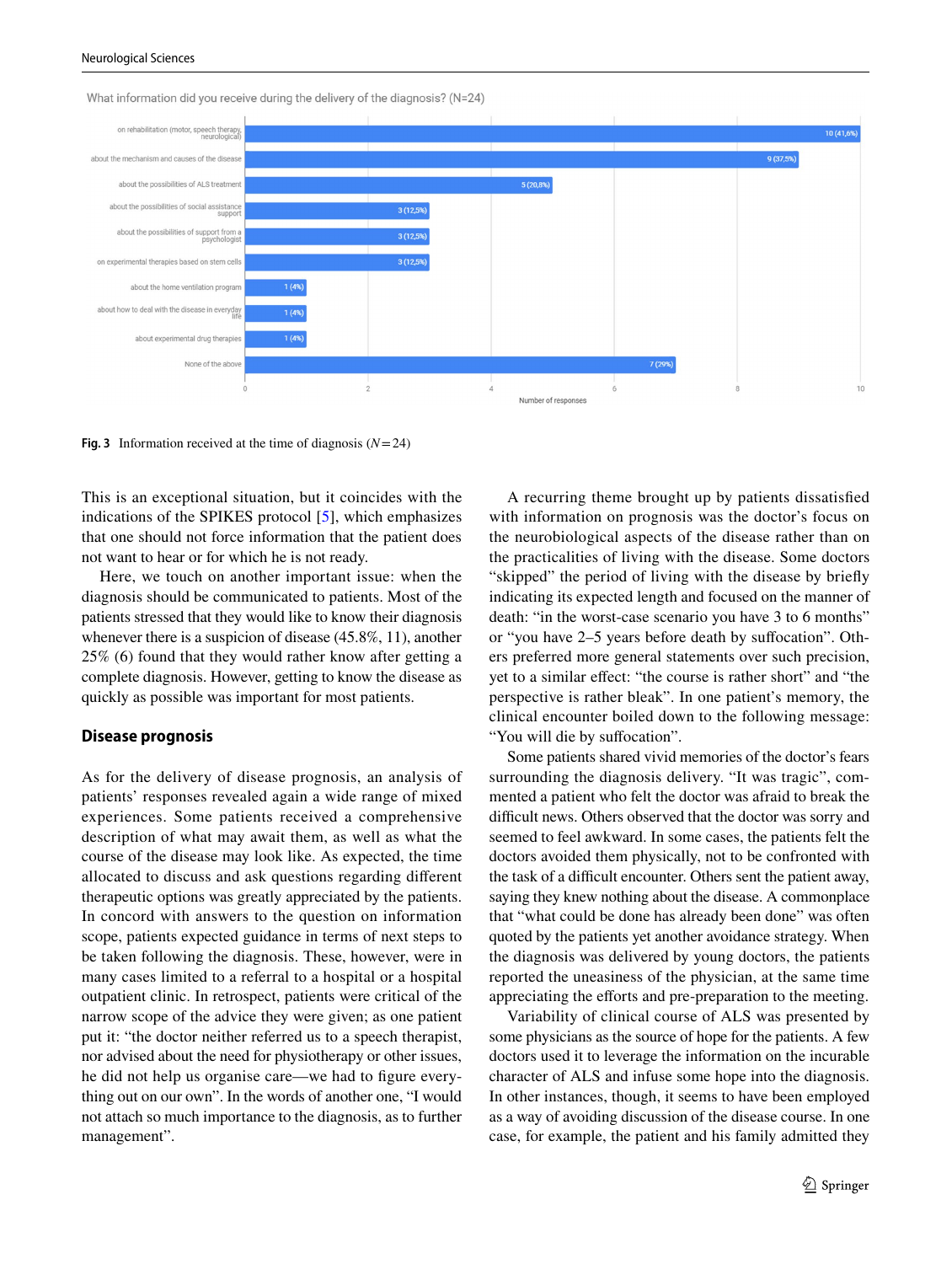had no idea what the disease was like, yet they were only told it was incurable and saved any further details except for the information that the course of the disease was hard to determine.

As a growing number of patients is using the Internet to search for medical information, it is worth noting that some doctors warned patients not to do it. This was sometimes done in good faith, to help patients avoid simplifed and often unfavourable descriptions of the disease. Yet, confronted with the scarcity of information, the patients felt the Internet was the main source of disease-related knowledge. At the same time, they admitted they would prefer the information to be delivered by the physicians themselves.

Patients found consolation in examples of well-known public fgures sufering from ALS, especially in cases of slow-progressing disease that did not stop the affected person from leading an active life, such as Professor Stephen Hawking. Some valued information on experimental treatment options, as it gave them a cause for action. Many stressed that they wanted to know the truth ("it is not right to lie"), but also not to be left without any hope, even if that hope meant prolonging life in a relatively good state.

## **Discussion**

The main goal of our study was to explore patients' experience with ALS diagnosis delivery. Patients' expectations seem to match the established guidelines for breaking bad news, which are incorporated into clinical skills curricula. Such tools commonly include protocols used primarily in oncology like SPIKES [\[5](#page-7-4)] or EMPATHY [\[9](#page-7-8)]. Overall, they seem well suited to other life-changing diagnoses as well [\[6](#page-7-5)]. However, both the nature of rare diseases, especially incurable and fatal, and the existing support structures, require certain modifcations.

Patients generally believe that the most experienced physician should inform them about the diagnosis and details of their medical condition [[10\]](#page-7-9). This seems particularly true in rare diseases, where even specialists in a given feld may have a very limited understanding of the course of disease and treatment options.

As reported in some previous studies, patients with rare diseases require more effort to assure a timely follow-up; ofering information sheets about the diagnosis may be needed, given the scarcity of available resources [[6\]](#page-7-5), for non-English speakers in particular. Ofering contact information of support organizations is key, as they tend to have most up-to-date information on support available in rare conditions, while conveying a sense of determination to aid the patient through the diagnosis is necessary in order to maintain reasonable hope [ibid.]. Patients expect professionals to demonstrate empathy and compassion, provide a balanced description of conditions, and make referrals for further care and support  $[11]$  $[11]$ . This can minimise the negative psychological impact of the news and maximise psychological well-being. Crowe et al. conducted a study on information and communication needs in rare diseases in Northern Ireland. Their fndings show that improving medical care in rare diseases requires coordinated eforts of researchers, practitioners, and policy makers aimed at closer cooperation with patients, carers, and rare disease advocates. The key problem with rare diseases was reaffirmed: difficulties with finding the right health and social care information  $[12]$  $[12]$  $[12]$ . Patients' personal experiences point to the pivotal role of individual health care professional's engagement, as showed by Jeppesen et al., in their work on ALS. Yet, the perspectives of patient and professionals on information about disease and prognosis diverged signifcantly [[13\]](#page-7-12).

These fndings are in concord with the 2017 study conducted by the EURORDIS—Rare Disease Europe Organization. Based on an international survey, it demonstrated the severity of impact of rare disease on everyday life and scarce guidance provided by health care professionals. It is not only low frequency of occurrence but also the complexity of such diseases and their variable and often evolving presentation that pose substantial challenges. Rare diseases demand a lot of dedication from both the patients themselves and their carers, often requiring substantial changes in everyday and professional lives in order to accommodate for complex needs. Unfortunately, because of gaps in support structures, both in psychological and medical care, many people with rare diseases face the problem of social isolation. This leads to a reduction in the quality of life, especially in the area of social and psychological functioning [[14\]](#page-7-13). Relevant information provided in an appropriate manner at the time of diagnosis is thus key to both medical care and social support a patient will seek.

ALS is a rare disease that inevitably leads to the death of the patient. Giving such a diagnosis is stressful and challenging for the doctor, which may lead to errors in the diagnosis delivery, causing irreversible emotional consequences for the patient. The way in which ALS diagnosis is communicated to the patients is a key factor determining their initial reaction [\[15\]](#page-7-14). Communication skills are thus crucial, as is experience with treating patients with this particular disease: providing information to the patient requires preparation, time, intimacy, tact, and respect. Unfortunately, systematic research related to effective communication regarding endof-life for persons with amyotrophic lateral sclerosis are still lacking [[16\]](#page-8-0). However, it is possible to highlight some important elements.

Rabow and McPhee proposed the mnemonic of ABCDE consisting of advanced preparation, building a therapeutic environment, communicating well, dealing with patient and family reactions, as well as encouraging and validating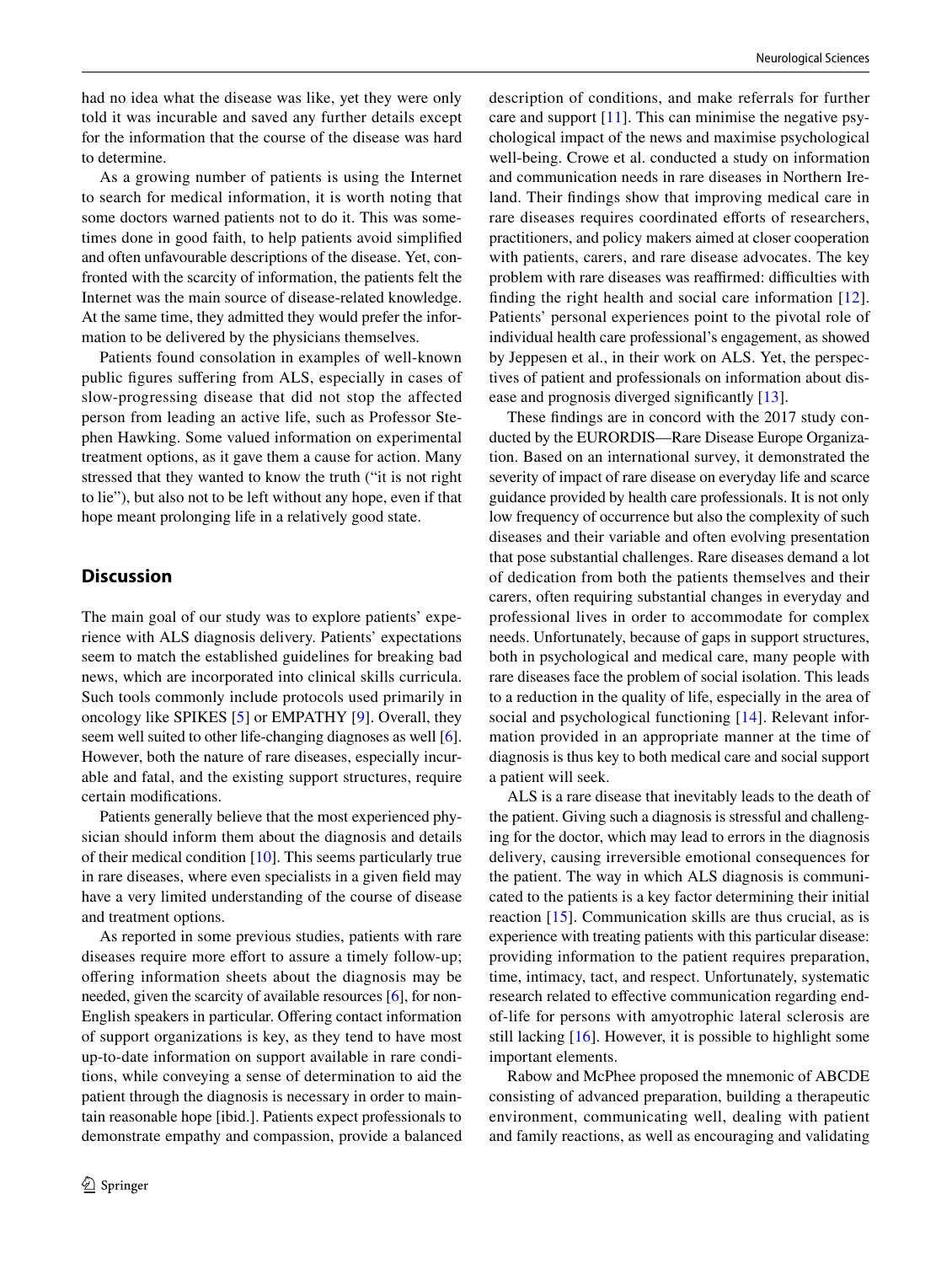emotions [\[17\]](#page-8-1). Similar steps are envisaged in SPIKES and EMPATHY protocols. There is no single ideal method for communicating the diagnosis to the patient, but guidelines provide a good guidance to the task. The experiences of our patients confrm that the conversation about the diagnosis should be carried out by experienced doctors, especially with patients with such condition as ALS [[18](#page-8-2)]. When the doctor was not properly experienced, patients felt the lack of knowledge and preparation of physicians which signifcantly worsened their mental state. Therefore, as the accounts of the patients' show, information about diagnosis should be communicated in a clear and empathetic manner, including prognosis and all therapeutic possibilities. It is unacceptable to leave patients without full information and an indication of further treatment course. Also giving reasonable hope seems to be paramount [[19](#page-8-3)]. An important supplement to the information provided in the diagnosis are those obtained from the outside. Especially patients' organizations are very helpful. Sometimes such organizations are the best source of meaningful information on disease and care options. Other patients provide inspiration, compassion, and hope [\[20\]](#page-8-4).

Interestingly, the doctors themselves admit their limited ability to convey bad news. Often, the knowledge gained during studies is insufficient, and the knowledge gained during work is sometimes only based on the experience acquired through observations [[21](#page-8-5)].

For this reason, the problem of communicating difficult diagnosis has strong implications for medical school curricula. In Poland, at medical universities, this subject is most often offered in the form of optional courses. An interesting example of the compulsory course for medical students is the University of Leipzig, where a curriculum for teaching communication skills between patient and physician has been established, based on the COMSKIL CST program. The German "Masterplan Medizinstudium 2020" adopted in 2017 by the German Federal Ministry of Health and the Federal Ministry of Education and Research (BMG) assumes the need to educate medical students to communicate efectively with patients in various clinical situations [\[22\]](#page-8-6). The importance of incessant education to communicate was shown in a study conducted at the Faculty of Medicine of the University of Porto, Portugal, which was aimed to determine the level of communication skills after a 4-month communication skills course for students. Skills were evaluated after 3 years. A slight deterioration in the way of communicating with the patient was noticed, which proved the necessity to constantly update these skills [\[23](#page-8-7)]. The British NHS (National Health Service) can be considered as a model in which good communication with the patient is recognized as an important goal that can lower treatment costs and improve treatment outcomes. On June 2020, NHS has published report "Improving communication between health care professionals and patients in the NHS in England. Findings of a systematic evidence review and recommendations for an action plan". The report broadly discusses the need for good communication with the patient. Assuming an annual training system for medical personnel, it also emphasizes the economic aspect of this venture [\[24](#page-8-8)].

The attested shortcomings in diagnosis delivery in ALS seem to result from limited knowledge about a rare disease even among specialists—neurologists in this case. As we noted during interviews with our respondents, since specialists are likely to encounter ALS patients only a few times throughout their careers, the frst case usually comes quite as a surprise. But the learning process cannot aford accidental actions, in diagnosis delivery.

The importance of the therapeutic relationship with the health care professionals and the value of the caring act come to the fore in positive accounts. Patients valued being assured of continuous support, no matter what the course of disease would be. The ongoing interest contributed to the patient's well-being, as expressed by invitations to periodic health assessment. Patients appreciated if the information about prognosis was passed on gently, with probing questions assessing how much a given person can handle. In one of our studied patients' testimonies, "such psychological help is even more important than the actual treatment".

Our observations coincide with those of other studies [[25](#page-8-9)]. They indicate among others the uniqueness of the situation of providing a diagnosis of ALS and other rare diseases, the need to pay attention to the patients' emotions, use a psychologist for this process, provide information that is true, but not devoid of hope, listen to the patients' reactions, and preparing a proposal for a disease management plan. All elements are necessary for this process to minimize the negative impact on the patient's health.

## **Conclusion**

Based on the results of our study and a review of other studies, we propose a list of patient-centred recommendations which should be used in the process of delivering difficult diagnosis in rare diseases:

- 1. Protocols for breaking bad news, such as SPIKES protocol, should be used while delivering the diagnosis [[5,](#page-7-4) [26](#page-8-10)].
- 2. In particular, the right approach includes careful attention to the patient's emotions, appropriate setting of the conversation, and providing the patient with the opportunity to conduct a conversation in the company of someone close.
- 3. The physician should also be equipped with a treatment plan with information about the rehabilitation and physiotherapy and be prepared to explain health and care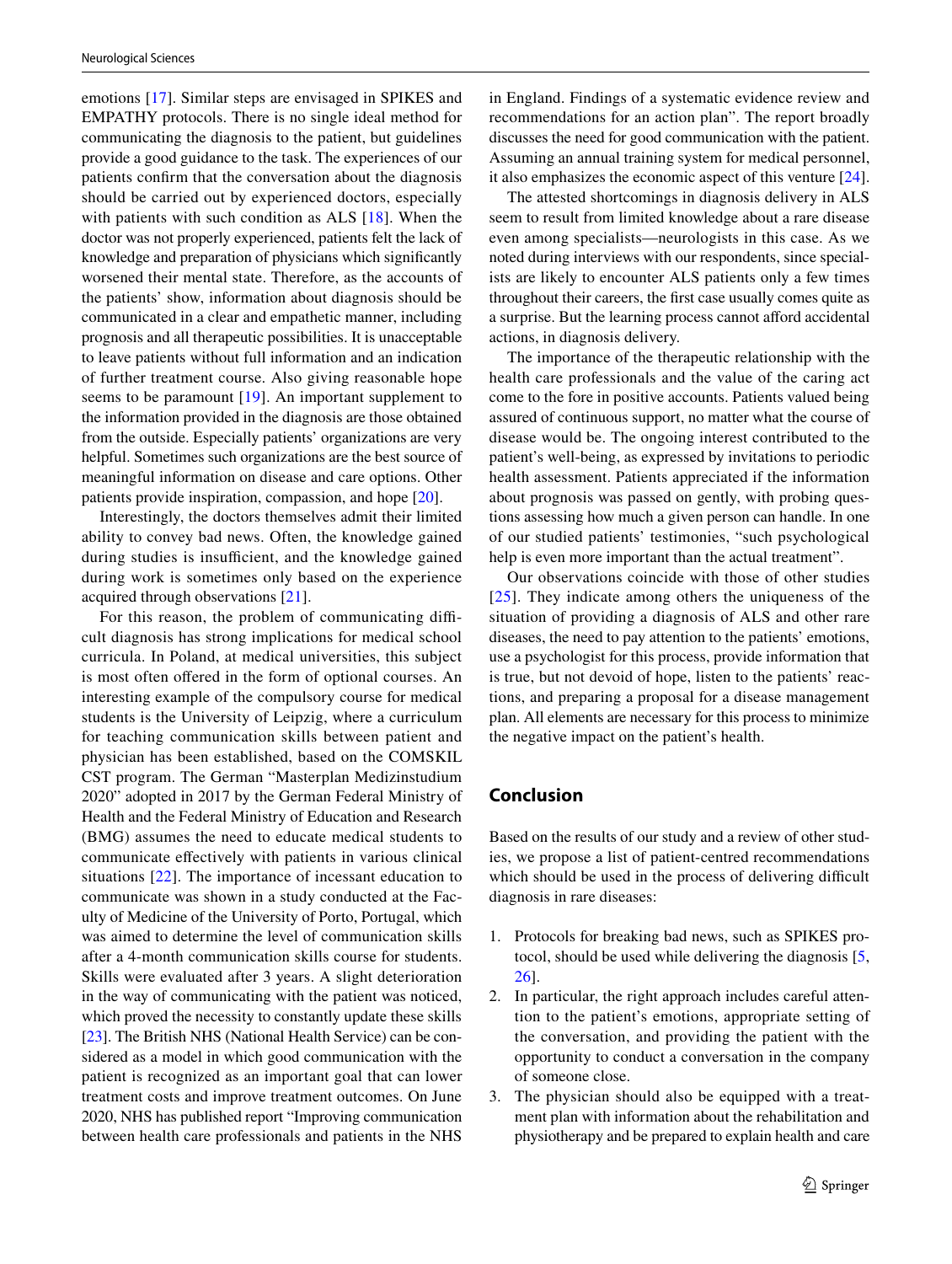challenges. Even if it is only a palliative treatment that is left, it should be presented so that the patient feels taken care of, which allows to maintain hope and sense of purpose.

- 4. Psychological support and counselling directed to patients, to caregivers, and to physicians should be provided in every step of the disease, starting from the diagnosis delivery [[27](#page-8-11)] to using clinical tools as ALS-FRS-R (an instrument for evaluating the functional status of patients with ALS) which should be conducted face-to-face with patients, rather than completed by the patient alone. Such an action can improve communication with patients and reveals the needs with changes in health conditions [\[28\]](#page-8-12). At this point, maintaining regular contact with patients and their caregivers is also of the essence.
- 5. Providing the patient with useful information about the disease, social support opportunities, possible treatment options, rehabilitation [[29](#page-8-13)], clinical trials, or approved experimental therapies [\[30](#page-8-14)–[32\]](#page-8-15) is key, as is referral of the patient to appropriate health care centres.

**Supplementary Information** The online version contains supplementary material available at<https://doi.org/10.1007/s10072-022-05931-1>.

**Author contribution** All authors contributed to the study conception and design. Material preparation, data collection, and analysis were performed by S.M. and M.L. Methodology and formal analysis: S.M. The frst draft of the manuscript was written by S.M., M.L., and P.M. and all authors commented on previous versions of the manuscript. All authors read and approved the fnal manuscript.

**Availability of data and material** The datasets are available from the corresponding author on reasonable request.

**Code availability** Not applicable.

#### **Declarations**

**Ethics approval** The study was conducted according to the Declaration of Helsinki guidelines and was approved by The Scientifc Research Ethics Committee of the University of Warmia and Mazury in Olsztyn (decision no. 5/2018).

**Consent to participate** Informed consent was obtained from all subjects involved in the study.

**Consent for publication** Informed consent was obtained from all subjects involved in the study.

**Conflict of interest** The authors declare no competing interests.

**Open Access** This article is licensed under a Creative Commons Attribution 4.0 International License, which permits use, sharing, adaptation, distribution and reproduction in any medium or format, as long as you give appropriate credit to the original author(s) and the source, provide a link to the Creative Commons licence, and indicate if changes

were made. The images or other third party material in this article are included in the article's Creative Commons licence, unless indicated otherwise in a credit line to the material. If material is not included in the article's Creative Commons licence and your intended use is not permitted by statutory regulation or exceeds the permitted use, you will need to obtain permission directly from the copyright holder. To view a copy of this licence, visit<http://creativecommons.org/licenses/by/4.0/>.

## **References**

- <span id="page-7-0"></span>1. Logroscino G et al (2008) Eurals (2008) Descriptive epidemiology of amyotrophic lateral sclerosis: new evidence and unsolved issues. J Neurol Neurosurg Psychiatry 79:6–11
- <span id="page-7-1"></span>2. Liu G, David BT, Trawczynski M, Fessler RG (2020) Advances in pluripotent stem cells: history, mechanisms, technologies, and applications. Stem Cell Reviews and Reports 16(1):3–32. [https://](https://doi.org/10.1007/s12015-019-09935-x) [doi.org/10.1007/s12015-019-09935-x](https://doi.org/10.1007/s12015-019-09935-x)
- <span id="page-7-2"></span>3. Ford S, Fallowfield L, Lewis S (Oct. 1994) Can oncologists detect distress in their out-patients and how satisfed are they with their performance during bad news consultations? Br J Cancer 70(4):767–770.<https://doi.org/10.1038/bjc.1994.393>
- <span id="page-7-3"></span>4. Silani V, Borasio GD (1999) Honesty and hope: announcement of diagnosis in ALS. Neurology vol. 53, no. 8 Suppl 5, pp. S37–9; discussion S40–2
- <span id="page-7-4"></span>5. Baile WF, Buckman R, Lenzi R, Glober G, Beale EA, Kudelka AP (2000) SPIKES—a six-step protocol for delivering bad news: application to the patient with cancer. Oncologist 5(4):302–311. <https://doi.org/10.1634/theoncologist.5-4-302>
- <span id="page-7-5"></span>6. Mirza RD, Ren M, Agarwal A, Guyatt GH (2019) Assessing patient perspectives on receiving bad news: a survey of 1337 patients with life-changing diagnoses. AJOB empirical bioethics 10(1):36–43. <https://doi.org/10.1080/23294515.2018.1543218>
- <span id="page-7-6"></span>7. Chiò A, Borasio GD (2004) Breaking the news in amyotrophic lateral sclerosis., Amyotrophic lateral sclerosis and other motor neuron disorders : official publication of the World Federation of Neurology, Research Group on Motor Neuron Diseases, vol. 5, no. 4, pp. 195–201, <https://doi.org/10.1080/14660820310017326>
- <span id="page-7-7"></span>8. Borasio GD, Sloan R, Pongratz DE (1998) Breaking the news in amyotrophic lateral sclerosis. J Neurol Sci 160:S127–S133. [https://doi.org/10.1016/S0022-510X\(98\)00211-1](https://doi.org/10.1016/S0022-510X(98)00211-1)
- <span id="page-7-8"></span>9. Witt MM, Jankowska KA (2018) Breaking bad news in genetic counseling—problems and communication tools. J Appl Genet 59(4):449–452.<https://doi.org/10.1007/s13353-018-0469-y>
- <span id="page-7-9"></span>10. Aminiahidashti H, Mousavi SJ, Darzi MM (2016) Patients' attitude toward breaking bad news; a brief report. Emergency (Tehran, Iran) 4(1):34–37
- <span id="page-7-10"></span>11. Mugweni E et al (Mar. 2021) Improving the way healthcare professionals deliver diferent news to families during pregnancy or at birth: a qualitative study. Primary health care research & development 22:e10–e10. <https://doi.org/10.1017/S1463423620000651>
- <span id="page-7-11"></span>12. Crowe AL, McKnight AJ, McAneney H (Aug. 2019) Communication needs for individuals with rare diseases within and around the healthcare system of Northern Ireland. Front Public Health 7:236. <https://doi.org/10.3389/fpubh.2019.00236>
- <span id="page-7-12"></span>13. Jeppesen J, Rahbek J, Gredal O, Hansen HP (Feb. 2015) How narrative journalistic stories can communicate the individual's challenges of daily living with amyotrophic lateral sclerosis. The patient 8(1):41–49.<https://doi.org/10.1007/s40271-014-0088-6>
- <span id="page-7-13"></span>14. Courbier S, Berjonneau E (2017) Juggling care and daily life: the balancing act of the rare disease community. A rare barometer survey. Paris
- <span id="page-7-14"></span>15. Simmons Z (2005) Management strategies for patients with amyotrophic lateral sclerosis from diagnosis through death. Neurologist